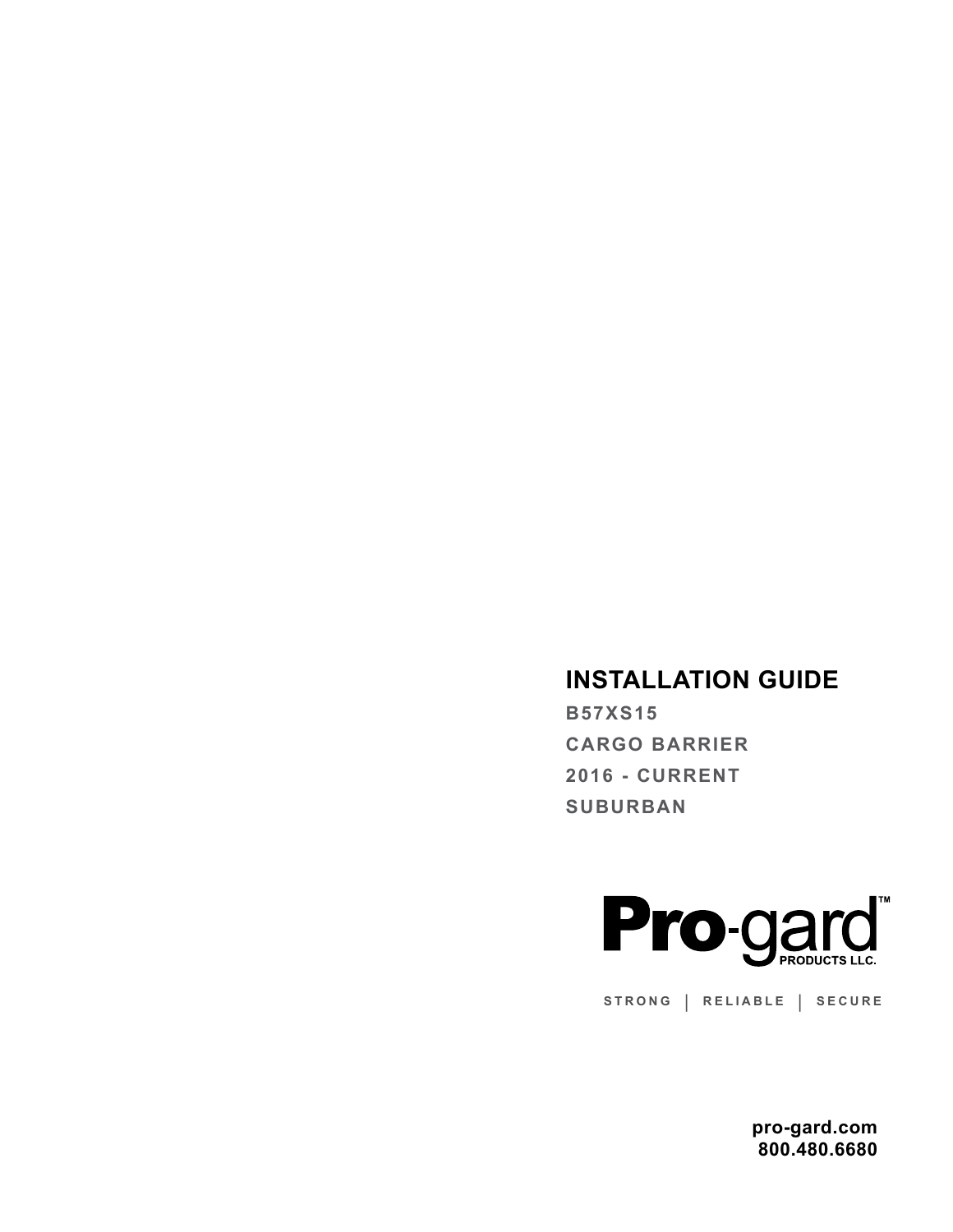#### THESE COMPONENTS ARE REQUIRED TO INSTALL THE PRO-GARD BARRIER



BARRIER





4BK5715 BARRIER KIT

4BHK5715 BARRIER HARDWARE

## **I. Refer to the diagram above to verify all parts were received.**

#### **II. The following tools will be required to complete the installation:**

- 1. 7/16" Socket 2. Phillips Screwdriver 3. 5/32" Hex Wrench
- 4. 18mm Socket 5. 12mm Socket 6. 20mm Socket

### **III. Read all instructions carefully before starting the assembly process.**

 $\blacksquare$  Locate all wiring, fuel lines, brake lines, and /or cooling lines before drilling holes or installing  *any fasteners.* 

### **IV. Coat Hook Removal**

A. Remove the 2 bolts closest to the passenger and Driver doors.



NOTE: *It may be neccessary to loosen all OEM seat nuts to position lower barrier brackets.*

B. Remove both the driver and passenger OEM coat hook assemblies from vehicle headliner.

### **V. Barrier Installation**

NOTE: *It may be neccessary to have a second person to install the barrier.*

A. Place Bracket 3B5715-001S through the OEM seat stud closest to the passenger side door. (If using OEM seat the bracket will rest under the OEM seat frame.) Loosely secure using the OEM nut. Repeat process for drivers side of vehicle using bracket 3B5715-001S.

B. Place the cargo barrier into the vehicle behind the second row seating area Stand the barrier up and position the mounting holes in the lower portion of the barrier with the holes located in brackets 3B5714-001S. Secure the barrier to the lower support brackets using the included 3X03 phillips head screws.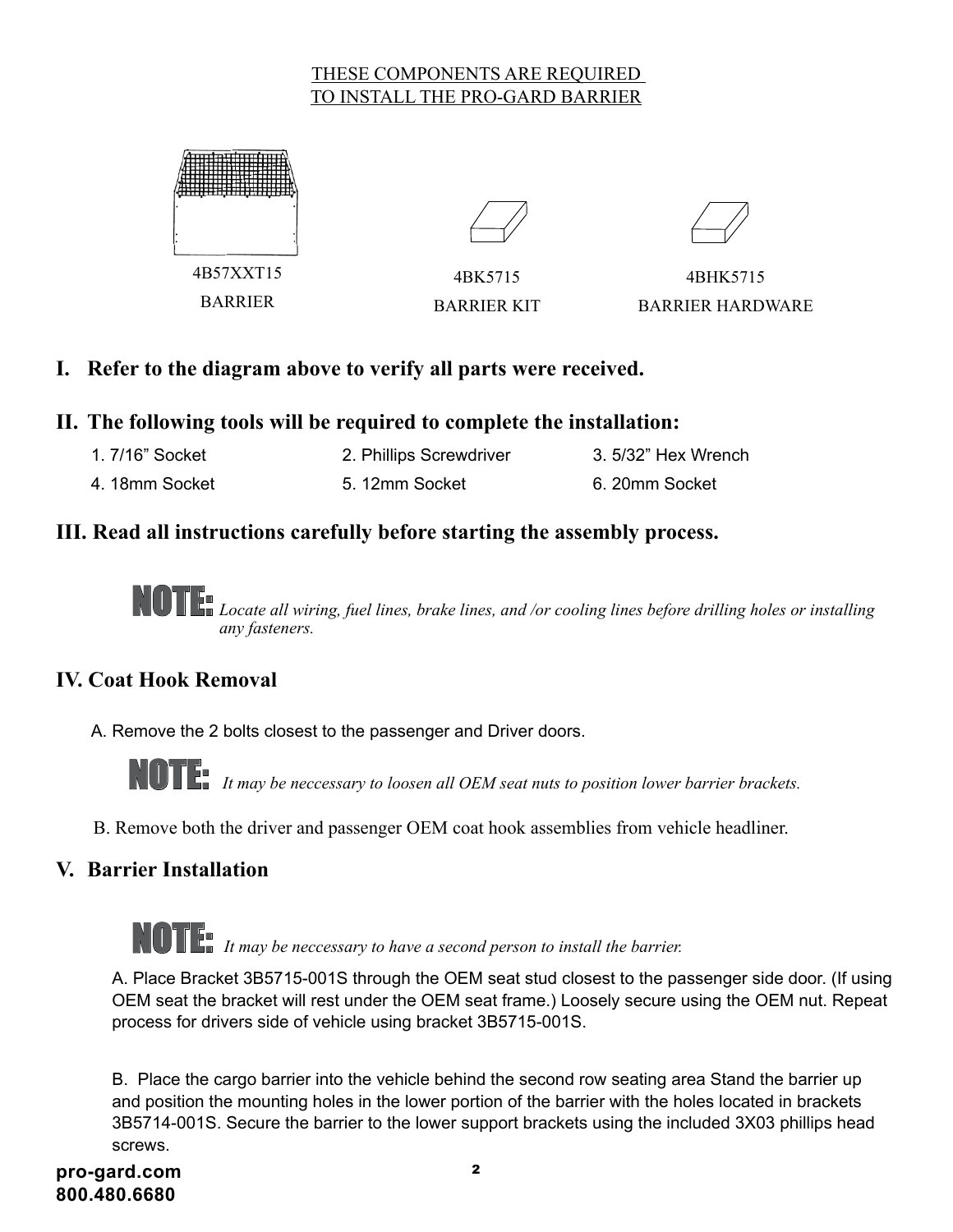C. Install the upper mounting bracket 3B5715-03S to the barrier using the provided 3X36 carriage bolts and 3X16Z whiz nuts through the mounting hole located in the top of the barrier. Hand tighten only. Repeat process for the drivers side of the vehicle using bracket 3B5715-02S.

D. Align bracket 3B5715-03S with the coat hook mounting hole on the passenger side of the vehicle and secure using the provided 3X97 bolt and spacer. Repeat process for the drivers side, with bracket 3B5715-02S. (See Figure: 1 below) Refer to the last page for part description.

E. Center the barrier in the vehicle and secure all fasteners.

F. Install 3X145 black plastic cap over any and all exposed studs from barrier install.



# **VI. Wing Installation**

A. Attach the top polycarbonate panel (4BW5715-05) to the top of the barrier using the existing bolts from the top of the window frame. Adjust panel to suit, and secure fasteners.

B. Remove the (3) 3X16 nuts and 3X03 bolts located on the upper portion of the drivers side of the barrier. Place bracket 3B929 on the front side of the barrier and secure using the bolts and nuts that were removed (repeat for the passenger side, only using the lower (2) hole locations).

- C. Place the drivers side upper wing (4BW5715-01S) behind the air-2 bag brackets, align the holes, and secure using the provided 3X03 bolts and 3X16 nuts. Repeat process for the passenger side using wing (4BW5715-02S.)
- D. Secure the passenger side lower polycarbonate wing (3BW5715-03S) to the barrier using the provided 3X03 bolts and 3X16 whiz nuts. Repeat process for drivers side of vehicle using polycarbonate wing (3BW5715-04S.) APPROVED:  $T<sub>1</sub>$   $T<sub>2</sub>$   $T<sub>3</sub>$   $T<sub>4</sub>$   $T<sub>5</sub>$   $T<sub>6</sub>$   $T<sub>7</sub>$  $U$ UU  $U$ ult $E$  Dal Propositionate wing (3BW5715-<br>ed 3X03 bolts and 3X16 whiz